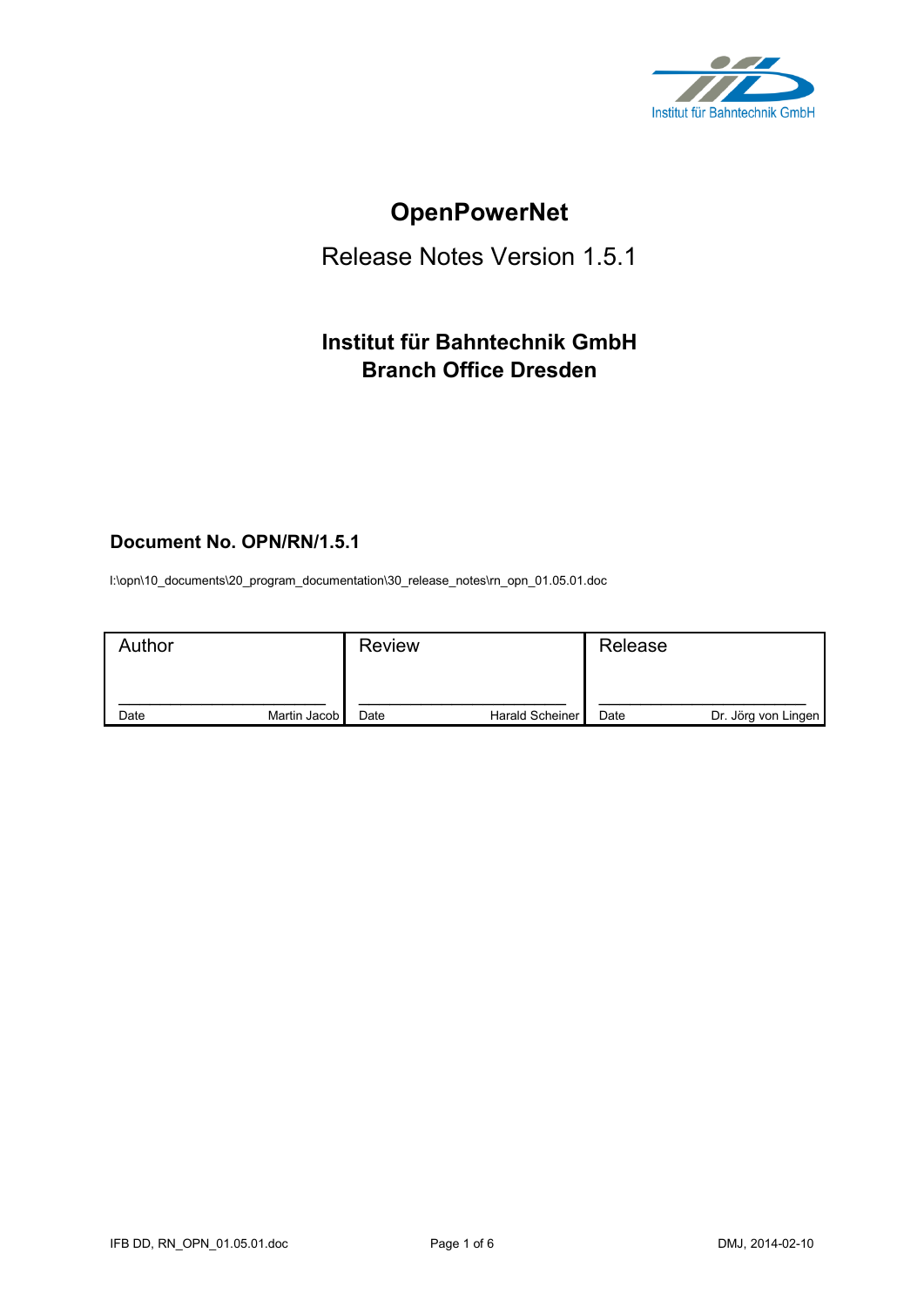#### **1 Introduction**

## **1.1 Overview**

The purpose of this document is to describe the changes and the status of OpenPowerNet version 1.5.1. The document contains:

- List of delivered files on DVD,
- Description of the main functionality,
- Any restrictions known,
- List of corresponding documentation and
- Known issues.

#### **1.2 Configuration**

See document Installation Instruction version 1.5.1 for required third-party software versions.

#### **1.3 Acronyms and abbreviations**

The following abbreviations are used within this document.

| <b>Abbreviation</b> | <b>Description</b>                |
|---------------------|-----------------------------------|
| 2AC                 | 2 Phase AC                        |
| <b>AC</b>           | <b>Alternating Current</b>        |
| <b>ATM</b>          | <b>Advance Train Module</b>       |
| <b>DC</b>           | <b>Direct Current</b>             |
| <b>DVD</b>          | <b>Digital Versatile Disk</b>     |
| <b>GUI</b>          | <b>Graphical User Interface</b>   |
| <b>ODBC</b>         | <b>Open Database Connectivity</b> |
| <b>PSC</b>          | <b>Power Supply Calculation</b>   |

#### **2 List of files on DVD delivery**

```
OPN InstallationInstruction 1.5.1.pdf
OPN_ReleaseNotes_1.5.1.pdf
OPN_UserManual_1.5.1.pdf
OpenPowerNet\my.ini
OpenPowerNet\createUser.bat
OpenPowerNet\OpenPowerNet-1.5.1.zip
OpenTrack\OpenTrack.V_1.7.4.2013-11-28.zip
ThirdPartyPrograms\ required by OpenPowerNet, see Installation Instructions
update\
```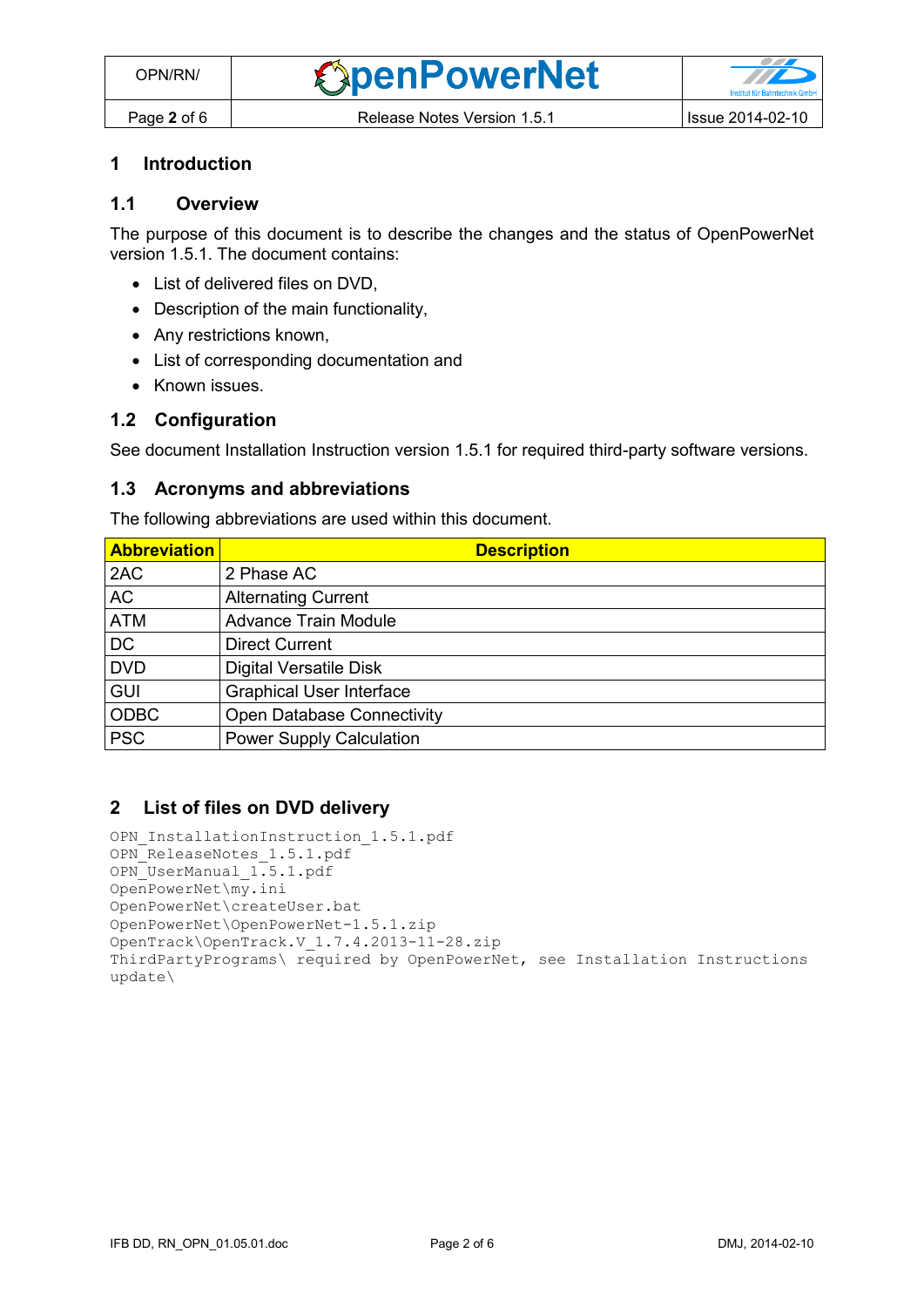**OpenPowerNet** 

## **3 Main functionality**

OpenPowerNet version 1.5.1 has the following main functionality:

- Calculation of AC, 2AC and DC power supply system,
- Calculation of magnetic coupling of conductors is done internally,
- AC / 2AC power supply models:
	- o Transformer,
	- o Auto transformer,
	- o Booster transformer,
- DC power supply models:
	- o Rectifier,
	- o Energy storage for stabilisation of line voltage and energy saving
- Voltage limiting device model to limit the touch voltage.
- Calculation of tractive effort with retroactive effect to the railway operation simulator OpenTrack,
- Calculation regenerative braking,
- Consideration of tractive and braking current limitation,
- Consideration of power factor at vehicle pantograph,
- Calculation of electrical engines with single or multiple propulsion systems,
- Division of power consumption for multiple Train Operating Companies,
- Evaluation of engine energy storage,
- Consideration of coasting behaviour of the courses,
- Consideration of changing train mass at station stops,
- Calculation of short circuit currents,
- Quick evaluation of network structure using constant current engine model,
- Visualisation of results using prepared Excel-Files and
- <span id="page-2-0"></span> Visualisation of results using the automated analysis of the Analysis Tool generating Excel and PDF files for:
	- o Minimum pantograph voltage,
	- o Maximum touch voltage,
	- o Maximum leakage current,
	- o Substation:
		- Feeder current versus time and as  $TRLPC<sup>1</sup>$ ,
		- **Busbar voltage versus time**
		- Power (P,Q,S) versus time and as TRLPC for input, output and total (per substation and total of all substations of a network),
		- **•** Power factor versus time
	- o Magnetic Field as flux density (B-field) and field strength (H-field),

 $\overline{a}$ 

<sup>1</sup> The **T**ime-**R**ated **L**oad **P**eriods **C**urve (TRLPC) shows the maximum or minimum of a set of varying window-size averages where the window time duration is defined by the x-axis value.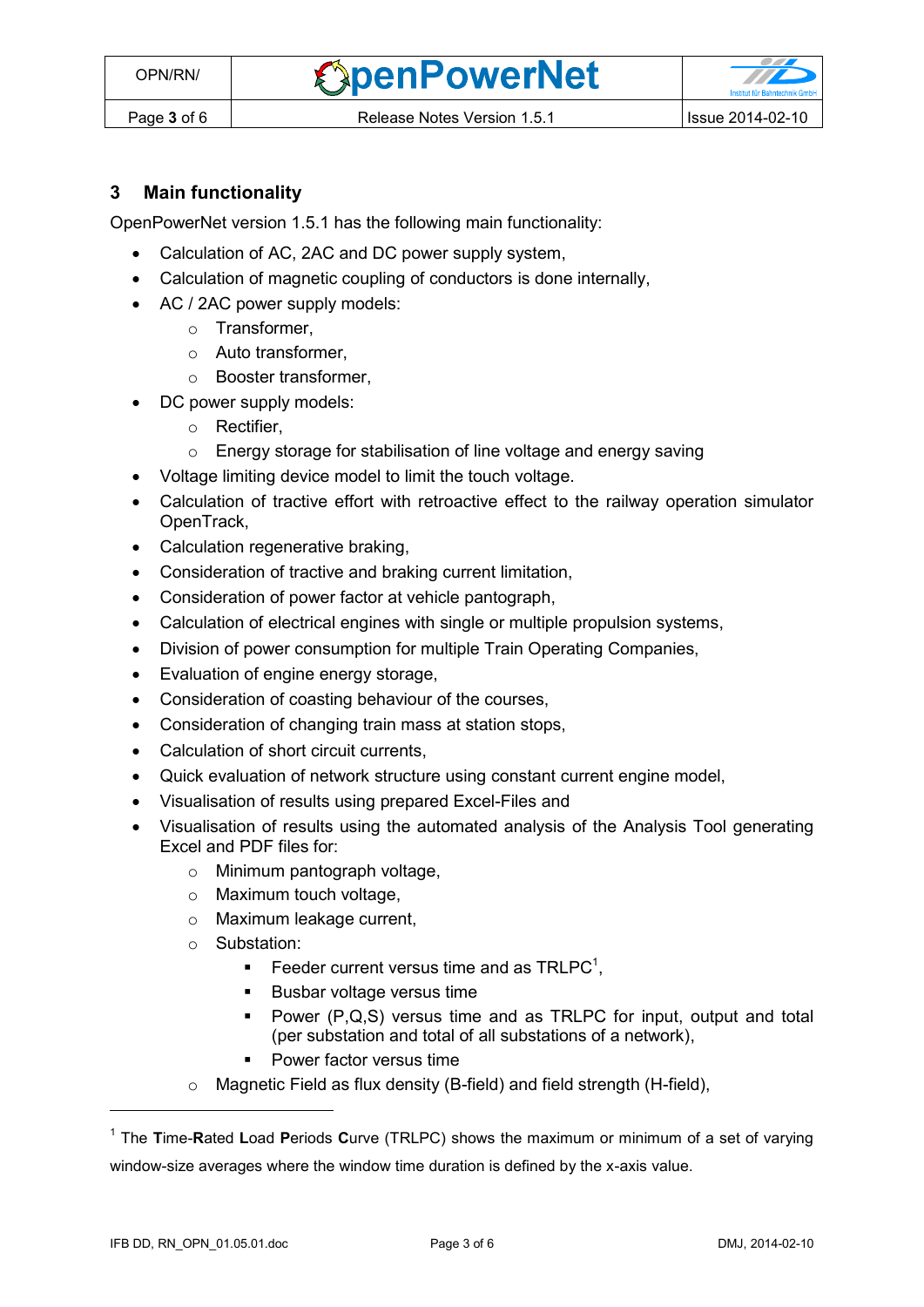| OPN/RN/     | <b><i><u>ExpenPowerNet</u></i></b> | $\mathcal{L}$<br><b>Institut für Bahntechnik GmbF</b> |
|-------------|------------------------------------|-------------------------------------------------------|
| Page 4 of 6 | Release Notes Version 1.5.1        | Issue 2014-02-10                                      |

- $\circ$  [C](#page-2-0)onductor and connector current versus time and as TRLPC<sup>1</sup>
- $\circ$  Voltage versus time and as TRLPC<sup>[1](#page-2-0)</sup>
- o Energy overview
- o Vehicle specific overview

## **4 Changes since version 1.5.0**

- **General:**
	- It is now possible to delay the acceleration of engines after energization, e.g. when line power resumes after a failure, by a delay distribution to model the individual driver behaviour. The delay is only active for engines with main switch on. The main switch is operated by OpenTrack Power Signals. The delay duration is defined by a distribution, see user manual chapter 4.3.5.11. The delay is enabled if attribute accelerationDelayAfterEnergization is defined at element OpenPowerNet. The delay distribution of a simulation is visualized by the prepared Excel File EngineDelay.xlsx.
	- OpenTrack updated to 1.7.4 (2014-02-05).
- **Database:**
	- Add table engineDelay  $\rightarrow$  database version changed to 18.
- **ATM:**
	- Bugfix: Auxiliary data have not been recorded for the first time step an engine left an electrified section. This causes the vehicle analysis to abort.
- **PSC:**
	- Relax model checking for DC models:
		- equivalent radius is not mandatory (PRJ-E-028)
		- x and y position is optional and multiple conductors at same position is allowed (PRJ-E-081, PRJ-E-084)
		- z\_imag\_Ohm optional for:
			- power supply to busbar
			- connector
	- Add switch for line connector.
	- Speed up DC matrix calculation.
	- Speed up current and voltage recording, now use of dump does not give advantage for time to run a simulation. A new PSC property is the maximum allocable RAM, this controls the size of the recording buffer.
	- Bugfix: Current of U source or short circuit engine could be calculated as 0 A in some special cases with multiple networks.
- **GUI:**
	- Selection Editor:
		- Setting various default values.
		- Add "file production mode" selector for substations to allow splitting of output files.
	- bugfixes:
		- GUI did not remember recent workspace.
		- PSC Viewer did not use the defined time.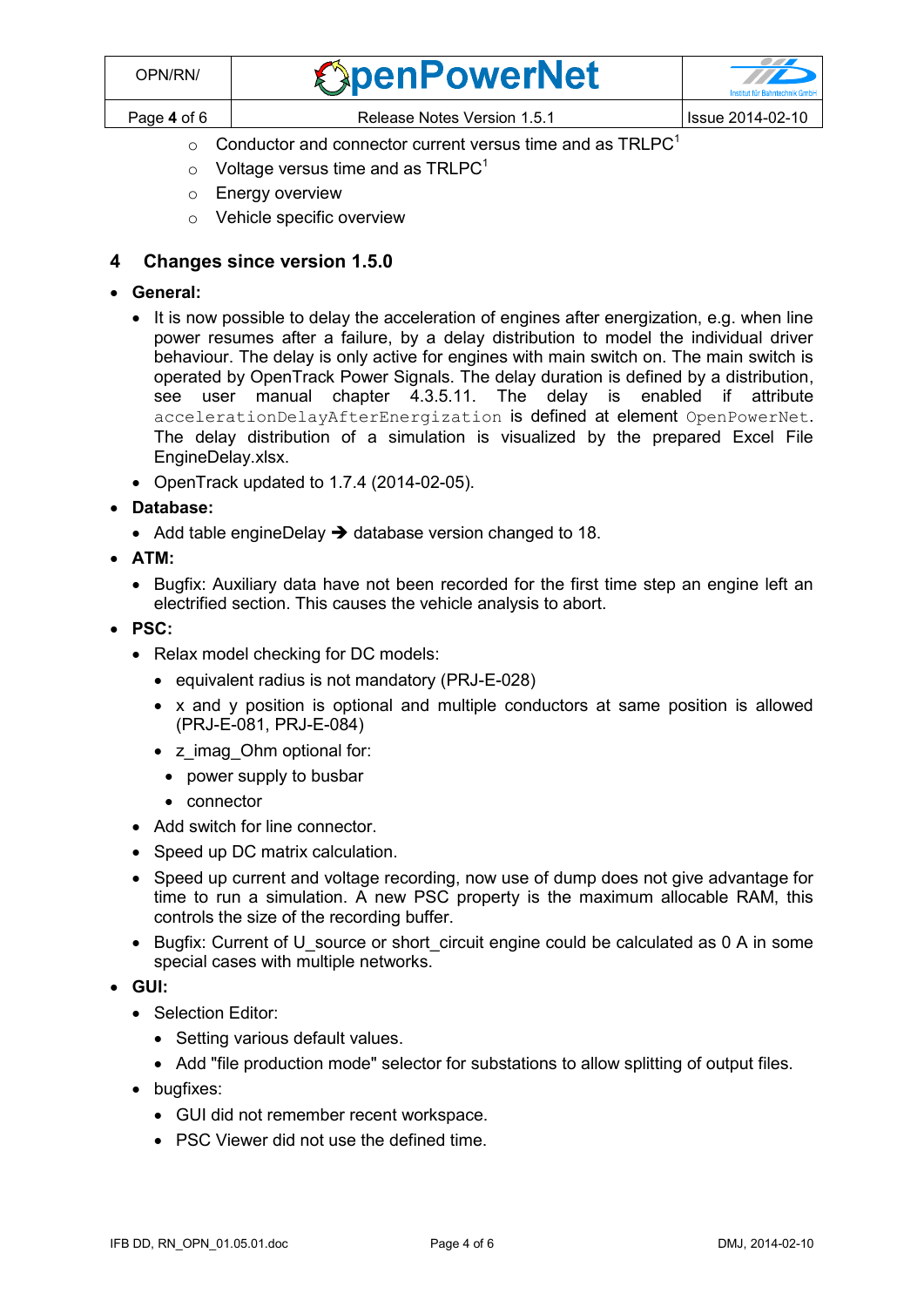- Selection Editor: Sometimes designation was not saved for Lines and Connections.
- Selection Editor: Sometimes the filling the simulations combo box failed.
- Selection Editor: Time combo boxes have not displayed more than 65000 entries.

## **Excel Analysis:**

- EnginesAll.xlsx: Now 9h are available to select a time window.
- Add EngineDelay.xlsx

## **Analysis Tool:**

- $\bullet$  Charts  $f(t)$ :
	- Added possibility to limit the timesteps in a single chart. This can be configured in preset under element xAxis, attribute valueMax. Input format is 'hh:mm:ss' or days, default is 3 hours. The chart will be split automatically if output has too many timesteps.
	- When creating charts for more than 24 h, the day is added to the number format of the x-axis and the subtitle.
- Charts for DC substation: Added possibility to create output for current of busbars, feeders, rectifier and energy storage without calculation of absolute values. This can be enabled in a custom preset file: For busbar and feeder output set the attribute "use" of the items  $I_$  Busbar and  $I_$  Feeder to true and for device set use of  $I_$  BusbarOCS to true. Set the corresponding  $a_{\text{obs}}$  items to false to prevent duplicate output. For AC networks the absolute items will always be used.
- Charts for line: Added handling of multiple contact wire and rail conductor definitions with different conductor names. This leads to different colours for each conductor definition, e.g. per section. Please enhance the preset if necessary! Also note the maximum of 1 contact wire and 2 rails per track at each slice for the simulation!
- Charts for substation: Added selection option "file production mode" to allow splitting of the output files. This should help to keep the file size smaller for big projects.
- Major performance improvement for creation of line and substation charts, primarily for very big simulations.
- Calculation of TRLPC: Now allows more than 86400 timesteps (up to 1 year with 1 s timestep).
- Inline conductor voltage: If multiple reference items are selected, output is now generated only for first item on same track or line.
- Fixed magnetic field image: Axis title could overlap position plot.
- Charts for connector: Create name out of ID if not configured in project file.
- Vehicles overview: Correct handling of variable mass factor for transportation quantity.
- Substation device overview: Fixed typo in preset file for unit of P\_abs\_max.
- $\bullet$

## **5 Known restrictions**

OpenPowerNet is tested with OpenTrack version 1.7.4 (2014-02-05) and should only be used with this version.

OpenPowerNet is a single user application. It is not tested to use the same database for multiple users at the same time.

The Engine-File uses the RailML rollingstock schema version 1.03 with OpenPowerNet specific extensions and is therefore not 100% compatible with the mentioned version 1.03.